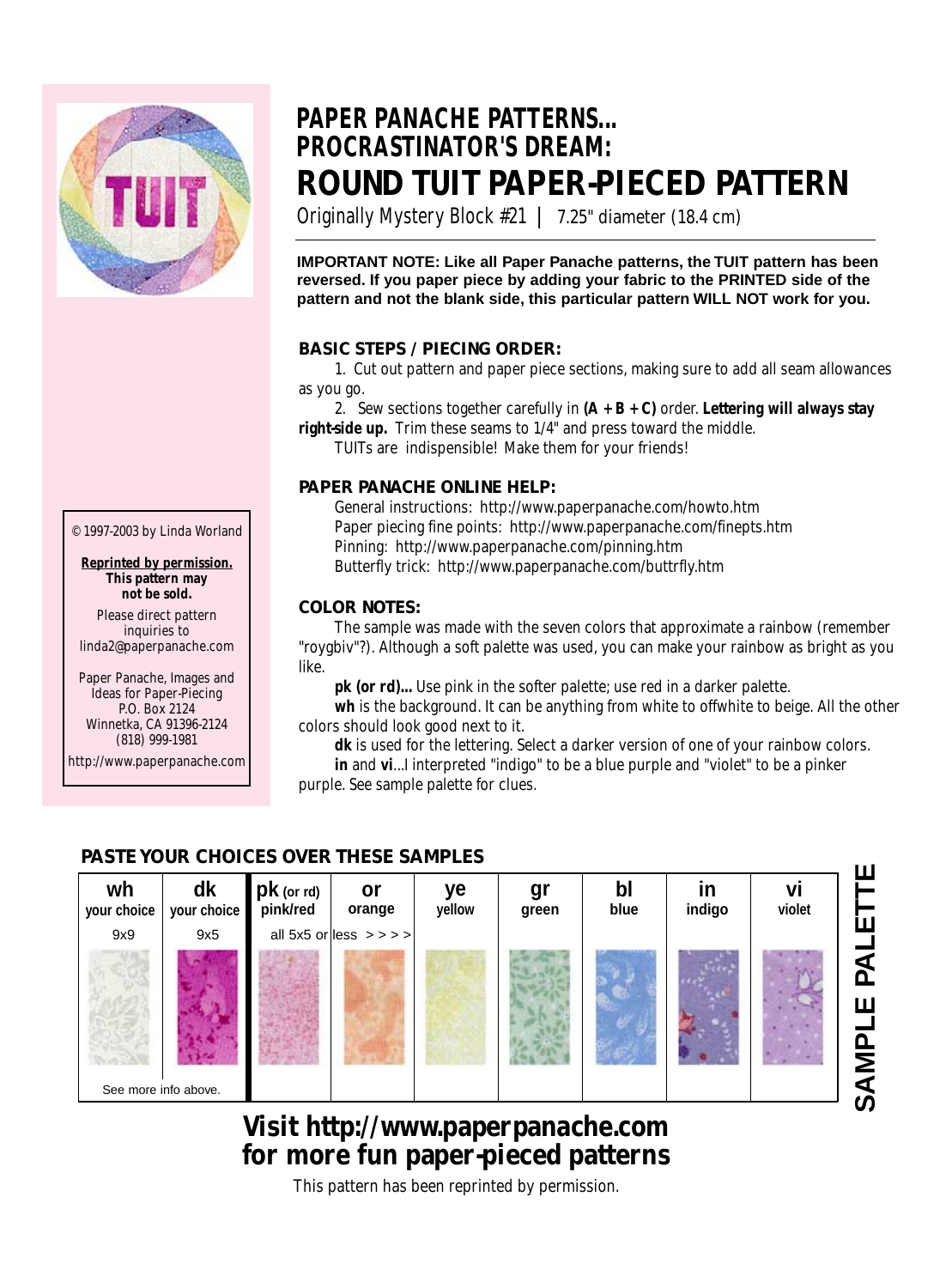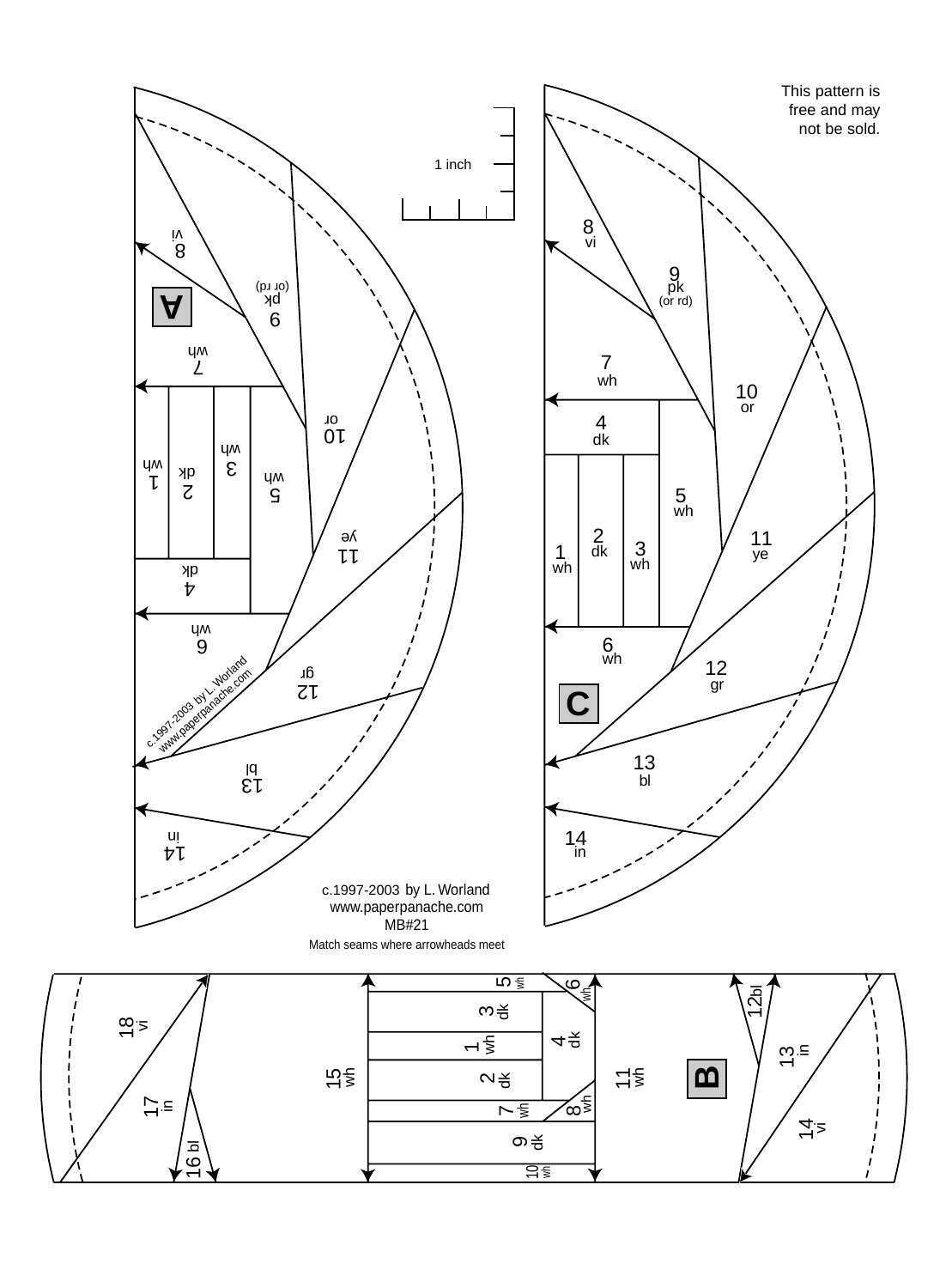© 1997-2001 by Linda Worland

**This pattern may not be sold. Please see permission below in regard to printing and distributing this pattern.**

Please direct inquiries for patterns to http://www.paperpanache.com or Paper Panache, Images and Ideas for Paper-Piecing P.O. Box 2124 Winnetka, CA 91396-2124<br>(818) 999-1981

# **PAPER PANACHE PROCRASTINATOR'S DREAM: MINI ROUND TUIT**

**3.5" diameter (8.9 cm)**

**IMPORTANT NOTE: Like all Paper Panache patterns, the TUIT pattern has been reversed. If you paper piece by adding your fabric to the PRINTED side of the pattern and not the blank side, this particular pattern WILL NOT work for you.**

### (818) 999-1981 **BASIC STEPS / PIECING ORDER:**

1. Cut out pattern, cut apart into three sections. Paper piece sections, making sure to add all seam allowances as you go.

2. After all sections are covered with fabric, turn them paper-side up. **Remember that the lettering will always stay right-side up.**

3. Sew sections together carefully in **(A + B +C)** order. Trim these seams to 1/4" and press toward the middle.

### **COLOR NOTES:**

The sample was made with the seven colors that approximate a rainbow (remember "roygbiv"?). Although a soft palette was used, you can make your rainbow as bright as you like.

**pk (or rd)...** Use pink in the softer palette; use red in a darker palette.

**wh** is the background. It can be anything from white to offwhite to beige. All the other colors should look good next to it.

**in** and **vi**...I interpreted "indigo" to be a blue purple and "violet" to be a pinker purple. See sample palette for clues.

Use a darker version of one of your rainbow colors for the lettering (the gray screened area on the pattern).

### **PASTE YOUR CHOICES OVER THESE SAMPLES**

—To see swatches better on screen, enlarge view. —Any print-out of the colors may be lighter or darker than actual.



### **PERMISSION:**

This mystery will remain free to everyone and may be reprinted for any free use by quilt guilds and sewing groups. This instructions on this page may be rewritten to fit space as needed, but the information and copyright notices must be retained on the pattern page and pattern itself. This pattern may not be sold.